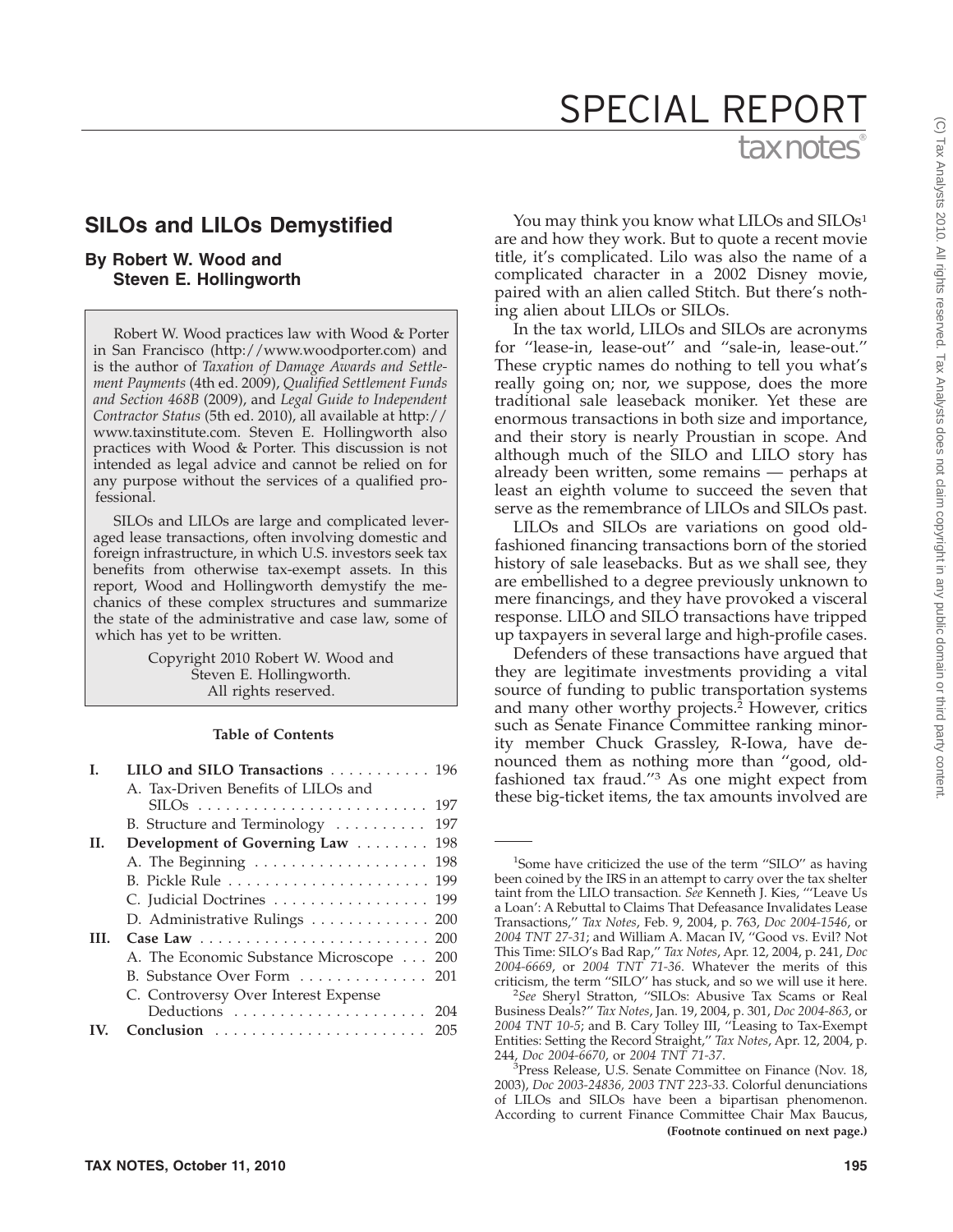indeed significant. Before the congressional crackdown on most SILOs entered into after March 12,  $2004<sup>4</sup>$  U.S. taxpayers were involved in at least 400 SILO transactions, claiming tax deductions of more than \$35 billion.<sup>5</sup>

But what about the many LILOs and SILOs that were entered into before the effective date of the 2004 act? These issues are still being sorted out. On August 6, 2008, IRS Commissioner Douglas Shulman announced a settlement initiative for taxpayers who participated in LILOs and SILOs. More than two-thirds of the participants accepted the IRS settlement proposal,<sup>6</sup> but some have chosen to take their cases to court. With one notable exception, the results to date have been big taxpayer losses.

First, a federal district court denied BB&T's \$4.5 million tax refund claim, and the Fourth Circuit affirmed.7 A federal district court in Ohio then rejected a similar refund claim for a SILO transaction and even upheld the IRS's imposition of penalties.8 Juries have proven to be no more accommodating than judges, refusing to find merit in the refund claims of Fifth Third Bancorp9 and Altria Group.10 Nevertheless, some taxpayers may still prevail.

Indeed, *Con Ed*<sup>11</sup> finally broke the government's winning streak. Yet hopes that this case would permanently turn the tide were quickly dashed. Less than three months later, a separate case in the same court (albeit with a different judge) limited the

*Con Ed* decision to its facts and denied Wells Fargo Bank a \$115 million refund claim.12

Several battles are complete, $13$  but the war over SILOs and LILOs is ongoing. *Altria* and *Wells Fargo* are now on appeal, and at least one other LILO case is on hold pending the Federal Circuit's decision in Wells Fargo.<sup>14</sup> Further, the government clearly intends to appeal its loss in *Con Ed.* The only impediment appears to be the court's delay in issuing a judgment order.15 Whether a set of clear rules emerges or merely a facts-and-circumstances muddle, the LILO/SILO cases will eventually bring the SILO and LILO wars to an end. Moreover, they may have continuing significance in other leasing transactions. They may even help to determine the scope and application of the now codified economic substance doctrine.

#### **I. LILO and SILO Transactions**

LILOs and SILOs are specific types of leveraged lease transactions. Their distinguishing feature is what has come to be known as ''defeasance,'' an arrangement securing the lessee's obligations under the lease.16

A debt is defeased when the borrower deposits enough cash into a pledged or restricted account to service the borrower's debt.<sup>17</sup> A deposit arrangement that completely extinguishes the borrower's legal obligation to pay the debt is referred to as "legal defeasance."  $\overrightarrow{A}$  deposit arrangement that involves enough collateral to pay off the debt, but

<sup>14</sup>Opinion and Order, *Unionbancal Corp. v. United States*, 93 Fed. Cl. 166 (2010), *Doc 2010-12778*, *2010 TNT 112-8*. 15With the court's permission, Con Ed has filed an amended

D-Mont., SILO transactions are ''shell games'' and ''three-cardmonty transactions'' that ''siphon cash'' off taxpayers. *See* ''Baucus Opposes Provision Helping Banks Avoid Taxes'' (Dec. 10, 2008), *Doc 2008-25957*, *2008 TNT 239-28*. <sup>4</sup>

<sup>&</sup>lt;sup>4</sup>Congress acted to shut down SILOs in the American Jobs Creation Act of 2004, effective for transactions entered into after March 12, 2004. Section 470 now prevents a taxpayer, except as otherwise permitted in that section, from deducting losses attributable to a lease of property to a tax-exempt entity in excess of the taxpayer's income from that property. The tax benefits of LILOs were prospectively eliminated in 1999 when the final regulations under section 467 were promulgated.

<sup>&</sup>lt;sup>5</sup>See Mayer Brown LLP v. IRS, 562 F.3d 1190, 1194 (D.C. Cir. 2009), *Doc 2009-8772, 2009 TNT 73-47*.

<sup>2009),</sup> *Doc 2009-8772*, *2009 TNT 73-47*. <sup>6</sup> IR-2008-121 (Oct. 21, 2008), *Doc 2008-22385*, *2008 TNT 205-17.* 

*BB&T Corp. v. United States*, 523 F.3d 461, 469 (4th Cir. 2008), *Doc 2008-9547*, *2008 TNT 84-15*, *aff'g* 2007 U.S. Dist. LEXIS 321 (M.D.N.C. 2007), *Doc 2007-446*, *2007 TNT 4-19*. <sup>8</sup>

*AWG Leasing Trust v. United States*, 592 F. Supp.2d 953 (2008), *Doc 2008-11830*, *2008 TNT 105-10*. <sup>9</sup>

Special Interrogatories, *Fifth Third Bancorp v. United States*, No. 1.05-cv-350 (S.D. Ohio Apr. 18, 2008), *Doc 2008-9425*, *2008*

*TNT 83-17*. <sup>10</sup>*Altria Group Inc. v. United States*, 694 F. Supp.2d 259 (S.D.N.Y. 2010), *Doc 2010-5869*, *2010 TNT 53-13*; ''DOJ Announces Jury's Rejection of Altria Group's Tax Refund Claim'' July 10, 2009), *Doc 2009-15744*, *2009 TNT 131-81*. <sup>11</sup>*Consolidated Edison Co. of New York Inc. v. United States*, 90

Fed. Cl. 228 (2009), *Doc 2009-23332*, *2009 TNT 203-7*.

<sup>12</sup>*Wells Fargo & Co. v. United States*, 91 Fed. Cl. 35 (2010), *Doc 2010-540*, *2010 TNT 6-15*, appeal docketed, No. 2010-5108 (Fed. Cir. Apr. 16, 2010); Jeremiah Coder, ''Wells Fargo Loses \$115 Million SILO Refund Suit,'' *Tax Notes*, Jan. 18, 2010, p. 293, *Doc 2010-591*, *2010 TNT 7-4*. 13The taxpayers in *Fifth Third Bancorp* and *AWG* declined to

appeal. *See* Conditional Order, *Fifth Third Bancorp v. United States*, 1:05-cv-00350-TSH (S.D. Ohio Dec. 16, 2008) and Order, *KSP Investments Inc. v. United States*, No: 1:07-cv-00857 (6th Cir.

complaint, adding a refund claim for at least \$7.771 million in interest. *See* First Amended Complaint, *Consolidated Edison Co. of New York Inc. v. United States*, 1:06-cv-00305 (Fed. Cl. May 19, 2010). In opposition to Con Ed's motion to amend its complaint, the government protested that Con Ed's procedural actions compromised the government's right to appeal the LILO decision, because the government is unable to take an appeal without a judgment. Objection of the United States to Plaintiff's Motion for Leave to File an Amended or Supplemental Complaint, *Consolidated Edison Co. of New York Inc. v. United States*,

<sup>&</sup>lt;sup>16</sup>See Macan, *supra* note 1.<br><sup>17</sup>See BB&T, 523 F.3d at 465; and LTR 8804020 (Oct. 29, 1987). *See also* Investopedia.com, *available at* http://dictionary.refer ence.com/browse/Defeasance.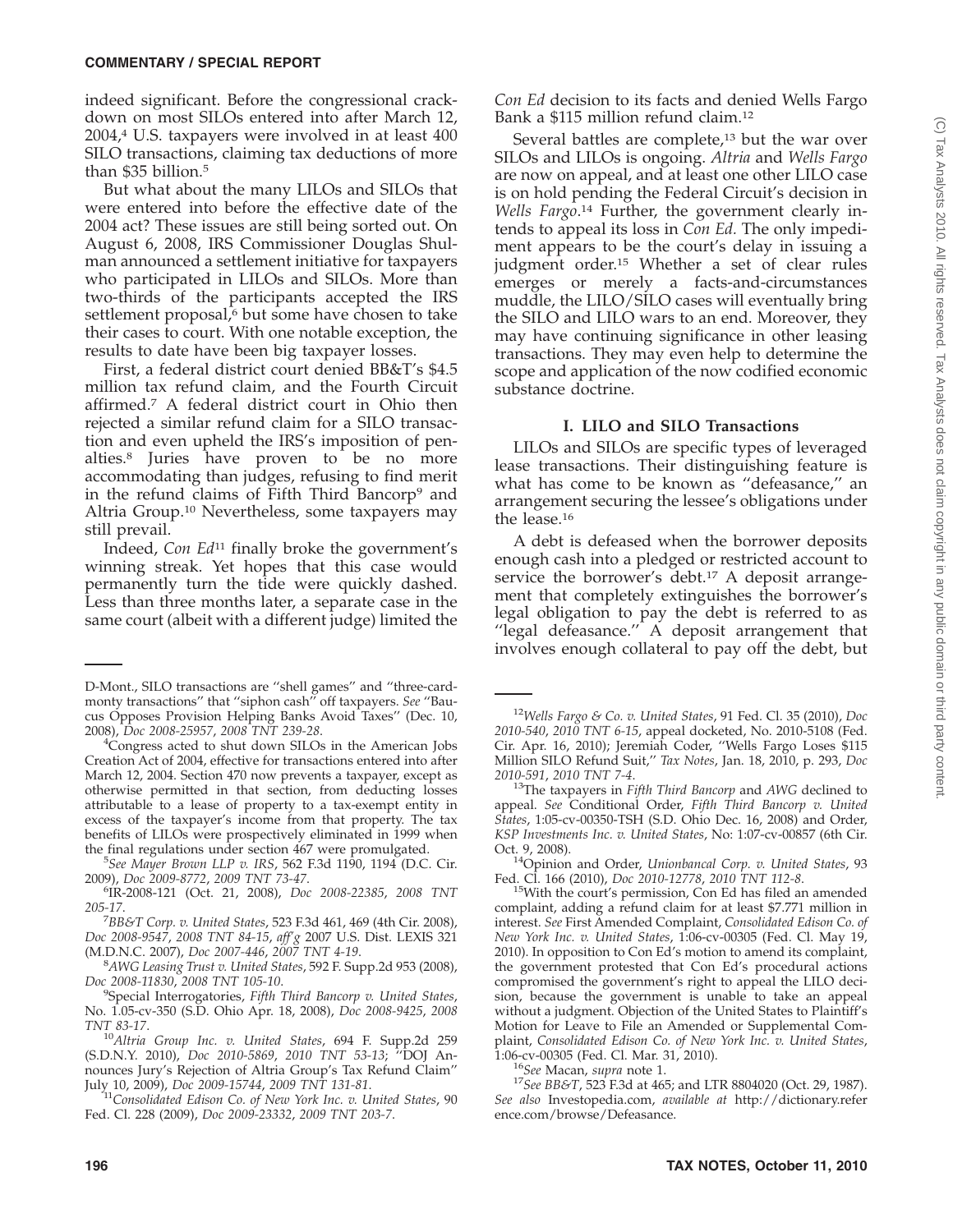maintains the borrower's liability if the assets in the account somehow fail, is sometimes referred to as "economic defeasance."<sup>18</sup> LILOs and SILOs involve the latter variety.

## **A. Tax-Driven Benefits of LILOs and SILOs**

LILOs and SILOs are generally unattractive investments from a pretax perspective. Their primary financial benefit is derived by transferring unused or unusable tax benefits to an investor that is able to use them.19 Thus, LILOs and SILOs depend on the cooperation of a tax-indifferent party. That usually means a government agency or foreign entity not subject to U.S. income tax.

After all, a tax-indifferent party receives no U.S. tax benefit from depreciation or interest deductions attributable to its assets. That seems a shame. In a SILO transaction, a taxable third party takes advantage of these unusable tax benefits by purchasing property from the tax-exempt entity and then immediately leasing the property back to the taxexempt entity. The taxable party deducts depreciation on the asset it now claims to own. The investor also claims significant interest expense deductions because it acquires the asset primarily with borrowed funds.

A LILO is similar to a SILO. However, instead of *purchasing* the property, the taxable party first *leases* the property from the tax-exempt entity and then immediately leases the property back to the taxexempt entity. The taxable party claims deductions for rent (and interest expense for any related financing).

In both SILOs and LILOs, the tax-exempt entity continues to use, operate, and maintain the property during the lease term in the same manner as before. As one would expect, the tax-exempt entity receives a fee for participating, generally ranging from 4 to 8 percent of the transaction's value.20 This fee represents a portion of the investor's tax benefits that are shared with the tax-exempt entity.

In their heyday, these transactions found many willing tax-exempt participants. ''You were considered crazy if you didn't join in,'' a spokesperson for Berlin's public transportation company later recalled.21

#### **B. Structure and Terminology**

**1. Lease/leaseback.** In a typical LILO, the taxpayer, acting through a grantor trust, leases assets from a tax-exempt entity under a primary or ''head'' lease. A SILO transaction is similar, except that the head lease term is deliberately structured to extend beyond the remaining useful life of the asset, so that it is treated as a sale for tax purposes. The tax-exempt entity then subleases the property back for a term shorter than the head lease. The leases are all net leases, meaning that the lessee pays all insurance, taxes, and maintenance costs. The tax-exempt lessee thus retains substantially all rights and responsibilities to use and maintain the property during the sublease term.22 To an outside observer, nothing appears to have changed.

**2. Debt financing and rent.** The financing and security arrangements for LILOs and SILOs are particularly controversial. The controversy arises, at least in part, from the circular pattern in which borrowed funds and rental payments flow.

The U.S. taxpayer typically prepays the entire rent due under the life of the head lease in a single upfront payment.23 It finances most of that big payment with the proceeds of a nonrecourse loan (the debt portion). The taxpayer provides the remaining portion from its own funds or recourse borrowings (the equity portion). Rather than receiving these rent proceeds directly and having the free use of them, the tax-exempt entity places all but what the IRS refers to as its ''accommodation fee'' in payment undertaking accounts with the lender or an affiliate of the lender.

The payment undertaker then uses the debt portion to make the rental payments on behalf of the tax-exempt lessee. All rental payments match the taxpayer/lessor's debt service amounts and are paid directly to the lender to satisfy the lessor's debt obligations. Several courts have found it hard to

<sup>&</sup>lt;sup>18</sup>See Kies, *supra* note 1.<br><sup>19</sup>See Macan, *supra* note 1: "The heart and soul of leasing is the transfer of tax benefits; leveraged net leasing is otherwise an inefficient way of providing capital to the lessee and without such benefits it makes no sense.'' *See also Wells Fargo*, 91 Fed. Cl. at 47, noting that Wells Fargo always ensured that it had sufficient taxable revenue against which to offset the expected

tax deductions from the transaction.<br><sup>20</sup>Maxim Shvedov, "CRS Report for Congress: Tax Implications of SILOs, QTEs and Other Leasing Transactions with Tax-Exempt Entities'' (Nov. 30, 2004), *Doc 2005-4041*, *2005 TNT 40-57*, (CRS report) at 3.

<sup>21</sup>William Boston, ''German Cities Suffer in the U.S. Financial Crisis,'' *Time*, Apr. 9, 2009, *available at* http://www.time.com/

<sup>&</sup>lt;sup>22</sup>See William A. Macan IV, "LILOs and Lease/Service Contract Transactions: A Response,'' *Tax Notes*, June 30, 2003, p. 1967, *Doc 2003-15585*, or *2003 TNT 126-26*: ''The Head Lease usually imposed typical net lease obligations on the U.S. lessor (*e.g.*, for insurance, maintenance, lawful use, etc.), but these obligations were often deemed satisfied for the term of the

 $23$ In a LILO, a portion of the head lease rent was often deferred until the end of the lease term.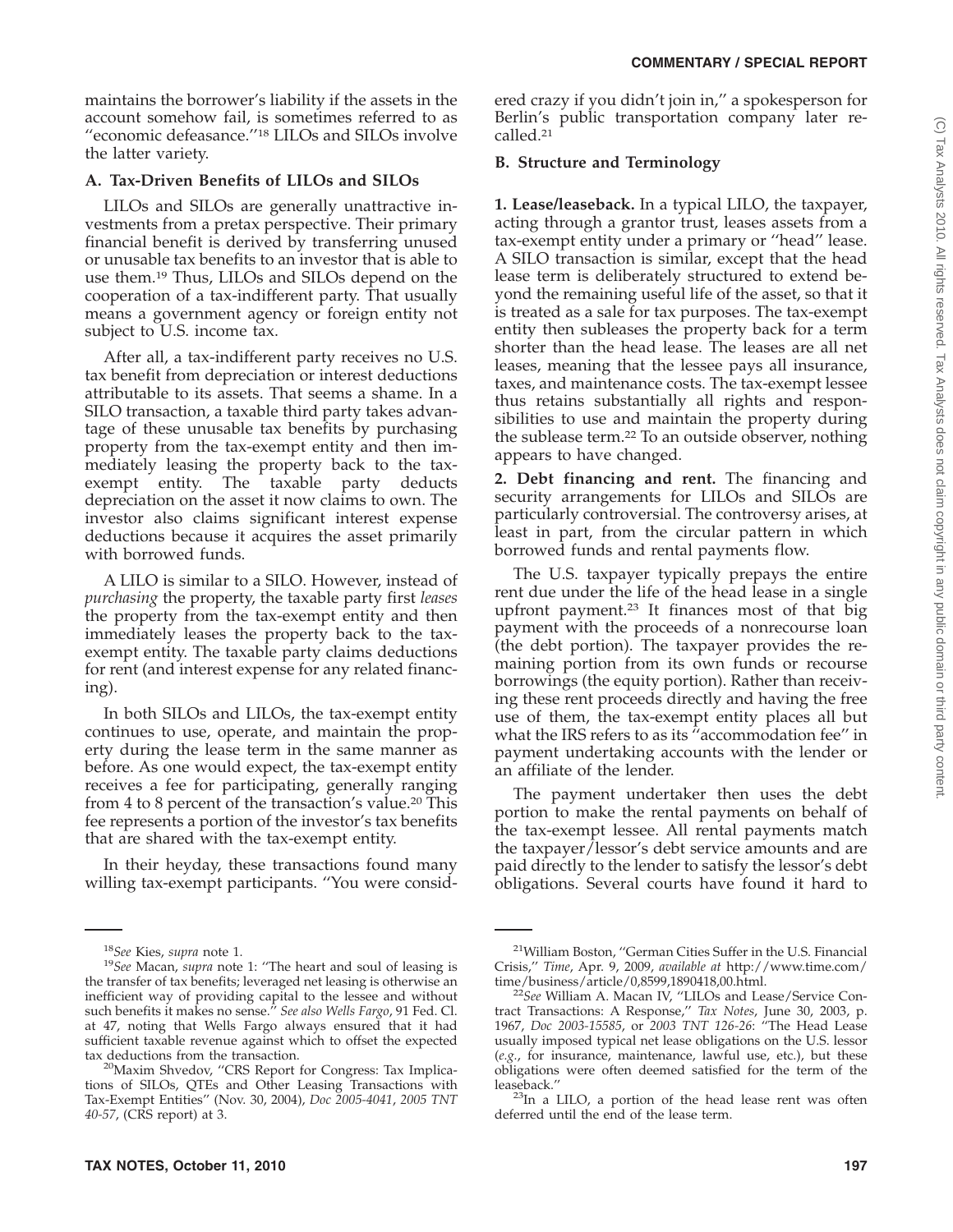view this flow of funds as anything but circular, particularly when the loan proceeds never actually leave the bank.<sup>24</sup>

After being reduced by the accommodation fee and transaction costs, the taxpayer's equity portion is also placed in a restricted account. The funds in the equity portion are typically invested in government bonds or other high-grade debt. They are expected to grow to precisely the amount necessary to pay the exercise price of the lessee's option to purchase the lessor's interest in the property.

**3. Options at sublease termination.** At the end of the sublease, the lessee may terminate the transaction by exercising an option to acquire the taxpayer/lessor's leasehold interest in the property. The exercise price is a fixed amount determined at the inception of the transaction. It is generally equal to or greater than the property's projected fair market value at the lease expiration date.

If the lessee does not exercise its option, what happens next varies from LILO to SILO. With a LILO, the taxpayer/lessor typically may:

1. compel the lessee to renew the sublease for an additional period (for rent set at 90 to 95 percent of the projected rental value) and require the lessee to obtain a letter of credit securing its rental obligations;

2. take possession of the leased property; or

3. enter into a replacement sublease with a third party.

If the lessor/taxpayer takes option 1, it may compel the lessee to exercise the purchase option if the lessee does not obtain a letter of credit.

With a SILO, slightly different options are imposed if the lessee elects not to exercise the purchase option. The lessee must then locate a thirdparty operator for the property and obtain nonrecourse refinancing of the lessor's outstanding debt. Payments under the third-party service contract must be sufficient to repay the nonrecourse financing and provide the lessor with at least the same return on its equity contribution that it would have received if the lessee had elected to repurchase the property.25

SILOs involving qualified technological equipment (QTE) have somewhat different arrangements, but they tend to yield the same result. If the lessee does not exercise its option to buy back the property before the end of the lease term, the lessee

incurs substantial responsibilities. These may include obtaining residual value insurance for the benefit of the lessor and reinstalling and upgrading the equipment for the lessor's benefit.

**4. Double-dipping leases.** The tax-exempt participant is often a foreign entity that is not subject to U.S. income tax. That can lead to even better tax results.

The long-term lease in a SILO is often structured so that it will be treated as a sale for U.S. tax purposes but not as a sale for foreign tax purposes. This is known as a ''double-dipping'' lease structure, because both parties can simultaneously claim ownership and depreciation on the asset.

The U.S. purchaser deducts depreciation on the asset for U.S. income tax purposes. The foreign lessor continues to claim depreciation for foreign income tax purposes.26 Everyone wins, it would seem. However, some courts have counted the lack of transfer of title as a factor against SILO participants under substance-over-form principles.27

## **II. Development of Governing Law**

LILOs and SILOs are a new generation of leveraged lease transaction, but they have a storied history.

## **A. The Beginning**

The initial impetus for equipment leasing was an investment tax credit enacted in 1962. Around the same time, deductions for depreciation became available on an accelerated basis. Innovative planners soon figured out that leasing could make the benefit of these credits and deductions available to nontaxpaying entities. Yet there was little guidance on what constituted a lease for tax purposes.

After receiving multiple requests for private letter rulings, the IRS issued Rev. Proc. 75-21, which established guidelines the IRS would use in determining whether leveraged leases would be respected as leases for tax purposes. Rev. Proc. 75-21 expressly stated that its guidelines ''do not define, as a matter of law, whether a transaction is or is not a lease for federal income tax purposes.''28 In spite of that disclaimer, planners have relied heavily on those guidelines for structuring leasing transactions, including LILOs and SILOs.

The tax benefits of leasing briefly got out of hand in the early '80s, at least from the government's

<sup>24</sup>*See, e.g.*, *BB&T*, 523 F.3d at 468. *See also Wells Fargo*, 91 Fed. Cl. at 39-40 (noting that payments of rent and interest were recorded as accounting entries).

<sup>&</sup>lt;sup>25</sup>See, e.g., Wells Fargo, 91 Fed.Cl. at 66-68; *AWG*, 592 F. Supp.2d at 971-972.

<sup>26</sup>*See, e.g.*, *Wells Fargo*, 91 Fed.Cl. at 53; *AWG*, 592 F. Supp.2d

<sup>&</sup>lt;sup>27</sup>See Wells Fargo, 91 Fed.Cl. at 79; *AWG*, 592 F. Supp.2d at

<sup>982-983.&</sup>lt;br><sup>28</sup>Rev. Proc. 75-21, 1975-1 C.B. 715, section 3; Rev. Proc. 2001-28, 2001-1 C.B. 1156, section 3, *Doc 2001-12729*, *2001 TNT 88-8*.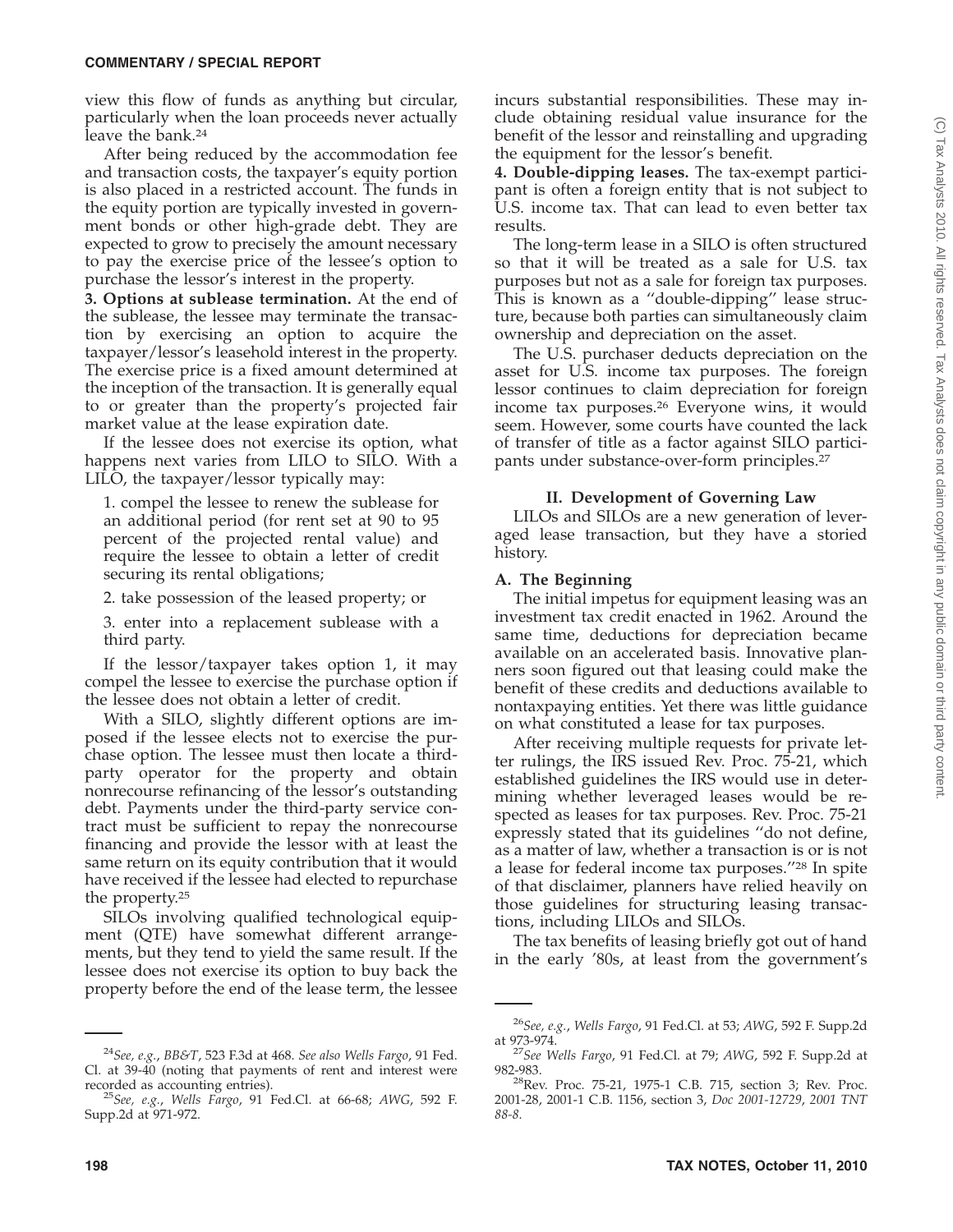perspective. In 1981 Congress enacted safe harbors for some sale and leaseback transactions that were little more than tax benefit transfers.29 Under those rules, the form of the transaction was respected regardless of whether the lessor could obtain a pretax profit. It didn't even matter whether the lessor effectively acquired the benefits and burdens of property ownership. Congress shut down those leasing transactions after only one year, because of adverse public reaction and reduced tax revenues.

# **B. Pickle Rule**

In 1984 Congress substantially reduced the tax benefits of leasing to tax-exempt entities by enacting what became known as the ''Pickle rule,'' after former Rep. J.J. Pickle of Texas. Under the Pickle rule, property leased to a tax-exempt entity is generally subject to unfavorable straight line (rather than accelerated) depreciation over the longer of the applicable asset class or 125 percent of the lease term.30 The QTE, LILO, and service contract SILO are all attempts to circumvent the Pickle rule.

As previously mentioned, a QTE is a SILO involving qualified technological equipment. The code specifically provided that qualified technological equipment could be depreciated over a short-term of five years.<sup>31</sup> Accordingly, SILOs involving QTE typically claim depreciation over a five-year period, without regard to the length of the lease term.

A LILO attempts to circumvent the Pickle rule by having the taxable party lease, rather than purchase, the property from a tax-exempt entity, and then immediately sublease the property back to the tax-exempt entity. Because the Pickle rule limits depreciation deductions only, the rental deductions could arguably be claimed despite the Pickle rule.

A service contract SILO attempts to sidestep these rules by using a shorter lease term, followed by a service contract option. The payments on the service contract are economic substitutes for rental payments. Nevertheless, under previous law the service contract period was arguably not included in the lease term if the service contract complied with section 7701(e).

## **C. Judicial Doctrines**

Leveraged leaseback transactions have long been controversial,32 and the courts have struggled to enunciate clear rules for dealing with them. Because of the fact-intensive nature of the analysis and the permutations of fact patterns, the result has been justifiably referred to as a "morass."<sup>33</sup>

Still, the courts have succeeded in laying out some broad principles. A well-known principle of tax law is that the substance, not the form, of a transaction determines its tax treatment.<sup>34</sup> Thus, a taxpayer may claim ownership of property for income tax purposes only if he actually bears the current benefits and burdens of ownership.35 Similarly, a taxpayer may claim a deduction for interest expense only if the indebtedness is genuine.<sup>36</sup>

Proponents and critics of LILOs and SILOs all claim support for their respective positions from the seminal case of *Frank Lyon.*<sup>37</sup> In that case, the Supreme Court said it would respect the form of a sale leaseback transaction ''which is compelled or encouraged by business or regulatory realities'' and in which ''the lessor retains significant and genuine attributes of the traditional lessor status.''38

*Rice's Toyota World* attempted to distill the holding of *Frank Lyon* into a two-prong test:

To treat a transaction as a sham the court must find that the taxpayer was motivated by no business purpose other than obtaining tax benefits in entering the transaction, and that the transaction has no economic substance because no reasonable possibility of profit exists.39

Before the recent codification of the economic substance doctrine,<sup>40</sup> this two-part test was applied by some courts in the conjunctive (an ''and'' test),

<sup>&</sup>lt;sup>29</sup>Staff of the Joint Committee on Taxation, "General Explanation of the Tax Equity and Fiscal Responsibility Act of 1982,''

 $30$ Section 168(g)(3)(A).<br> $31$ Section 168(g)(3)(C).

<sup>32</sup>*See* Michael H. Simonson, ''Determining Tax Ownership of Leased Property,'' 38 *Tax Lawyer* 1 (1984), summarizing numerous legal challenges to leveraged leases and concluding that ''a veritable pack of wolves exists to prey upon tax sensitive

<sup>&</sup>lt;sup>33</sup>See Lee A. Sheppard, "Pondering the Fate of Lease-In, Lease-Out Deals,'' *Tax Notes*, Mar. 22, 1999, p. 1723, *Doc 1999- 10884*, or *1999 TNT 54-6*. (''The law governing sale-leasebacks is a morass, and, as usual, we have the Supreme Court to thank for

<sup>&</sup>lt;sup>34</sup> Gregory v. Helvering, 293 U.S. 465, 469-470 (1935).<br><sup>35</sup> Frank Lyon Co. v. United States, 435 U.S. 561 (1978).<br><sup>36</sup> Goldstein v. Commissioner, 364 F.2d 734, 740 (2d Cir. 1966).<br><sup>37</sup> 435 U.S. 561.<br><sup>38</sup> Id. at 584.<br><sup>39</sup>

<sup>&</sup>lt;sup>40</sup>See section 7701(o), applicable for transactions entered into after March 30, 2010.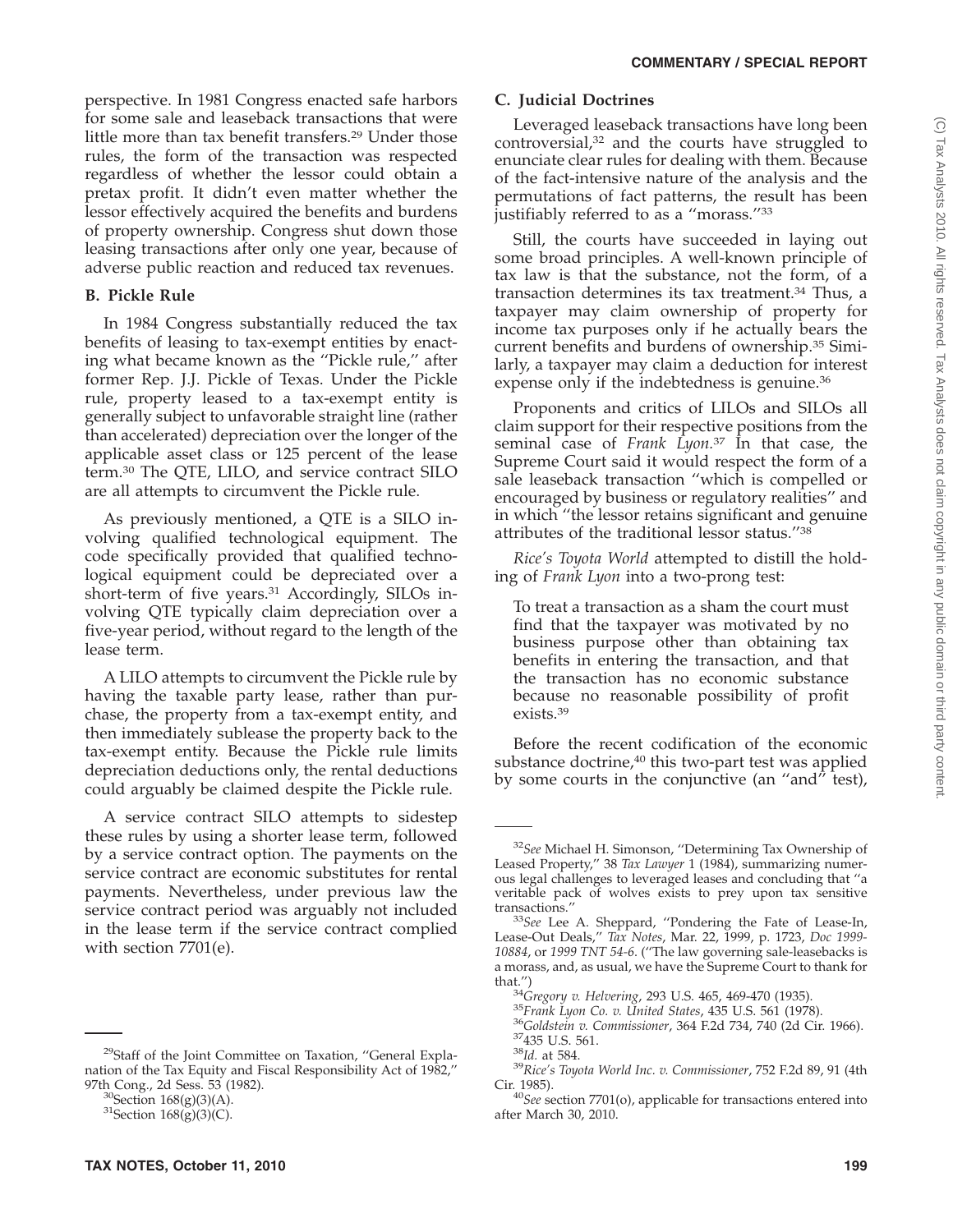while others used a disjunctive test (an "or" test).<sup>41</sup> Still other courts considered the profit motive and business purpose prongs only as factors in assessing whether a transaction should be respected for tax purposes. $42$  Apart from semantics, $43$  a transaction was vulnerable to challenge if it lacked either a profit motive or a nontax business purpose.

#### **D. Administrative Rulings**

On March 12, 1999, the IRS and Treasury issued Rev. Rul. 99-14, which announced that deductions for rent and interest expense from a LILO would be disallowed. The stated reason was that LILOs lacked economic substance when viewed as a whole. The IRS declared that ''courts have recognized that offsetting legal obligations, or circular cash flows, may effectively eliminate any real economic significance of the transaction.''44

The IRS contended that the obligations of the head lease were offset by the sublease. Further, the nonrecourse debt and defeasance arrangements offset each other, virtually eliminating the taxpayer's economic risk. Significantly, the IRS believed LILOs were structured with the intent that the lessee would exercise its purchase option and maintain possession of the property. That would vitiate the lessor's claim to ownership. As the IRS put it:

The conclusion that [the taxpayer lessor] is insulated from any significant economic consequence of the Headlease residual is further supported by several factors indicating that the parties expect [the tax-exempt lessee] to exercise the fixed-payment option. First, [the tax-exempt lessee] has historically used the property. Second, because the fixed payment obligation is fully defeased, [the tax-exempt lessee] need not draw on other sources of capital to exercise the option. However, if [the tax-exempt lessee] does not exercise the fixed payment option and [the lessor] exercises the put renewal option, [the tax-exempt lessee] would be required to draw on other sources of capital to satisfy its put renewal rental obligations.45

The IRS concluded that the transaction lacked economic substance because the pretax economic return was insignificant compared to the tax benefits. Although Rev. Rul. 99-14 specifically addressed LILOs, its rationale attacked key aspects of both LILOs and SILOs. Indeed, both transactions involve debt financing, a defeasance arrangement, and a structure that the IRS believes ensures the lessee's exercise of the purchase option.

The IRS clearly believed that its ruling had broader application. Beginning in November 1999, the IRS applied the rationale of Rev. Rul. 99-14 to both LILOs and SILOs in a series of field service advice memorandums.46 However, some commentators believed Rev. Rul. 99-14 was incorrect and unlikely to be upheld in court.<sup>47</sup> As it turned out, the courts have generally agreed with the IRS, although sometimes for different reasons.

## **III. Case Law**

#### **A. The Economic Substance Microscope**

The application of the economic substance doctrine to LILOs and SILOs has had mixed results. For example, in *AWG*,<sup>48</sup> the court ruled that a taxpayer must only show a reasonably expected, minimal pretax profit to prove economic substance. The taxpayer need not demonstrate that its transaction would yield a higher pretax return than all other possible investment opportunities.49

The court found profit motive when a SILO investor reasonably expected to earn a 3.4 percent pretax return. This small but guaranteed profit was sufficient to show that the transaction had some ''practicable economic effects other than the creation of income tax losses.''50 Moreover, even though the service contract option was extremely unlikely, the court found the slight chance of a

<sup>41</sup>*See, e.g.*, *Klamath Strategic Investment Fund*, 568 F.3d 537, 544 (5th Cir. 2009), *Doc 2009-11265*, *2009 TNT 94-15*; *Gilman v. Commissioner,* 933 F.2d 143, 147 (2d Cir. 1991); *Boca Investerings Partnership v. United States*, 314 F.3d 625, 631 (D.C. Cir. 2003), *Doc*

*<sup>2003-1175</sup>*, *2003 TNT 8-7*; *Rice's Toyota World,* 752 F.2d at 91. <sup>42</sup>*James v. Commissioner*, 899 F.2d 905, 908 (10th Cir. 1990); *Sacks v. Commissioner*, 69 F.3d 982, 988 (9th Cir. 1995), *Doc 95-978*,

<sup>&</sup>lt;sup>43</sup>See Jeff Rector, "A Review of the Economic Substance Doctrine,'' 10 *Stan. J. L. Bus. & Fin*. 173 (Autumn 2004) (arguing that semantic differences in doctrine have little practical signifi-

cance). 44Rev. Rul. 99-14, 1999-1 C.B. 835, *Doc 1999-9587*, *1999 TNT 48-11*.

<sup>45</sup>Rev. Rul. 99-14, 1999-1 C.B. 835, *Doc 1999-9587*, *1999 TNT*

*<sup>48-11</sup>*. <sup>46</sup>*See, e.g.*, FSA 200011004 (Nov. 8, 1999), *Doc 2000-8014*, *<sup>2000</sup> TNT 54-77*; FSA 200045002 (June 30, 2000), *Doc 2000-28952*, *2000 TNT 219-44*; FSA 200105003 (Sept. 7, 2000), *Doc 2001-3223*, *2001 TNT 24-69*; FSA 200106019 (Nov. 3, 2000), *Doc 2001-3999*, *2001 TNT 29-48*; FSA 200112020 (Dec. 15, 2000), *Doc 2001-8470*, *2001 TNT 58-70*; FSA 200113016 (Mar. 30, 2001), *Doc 2001-9186*, *2001 TNT 63-32*; FSA 200120011 (Feb. 7, 2001), *Doc 2001-14271*, *2001*

<sup>&</sup>lt;sup>47</sup>See, e.g., Toby Cozart, "Disputing Rev. Rul. 99-14: Pre-Tax Profit, Defeasance, and Circular Losses,'' *Tax Notes*, Apr. 26, 1999, p. 557, *Doc 1999-15101*, or *1999 TNT 79-88*.<br><sup>48</sup>592 F. Supp.2d 953.<br><sup>49</sup>*Id.* at 980.<br><sup>50</sup>*Id.*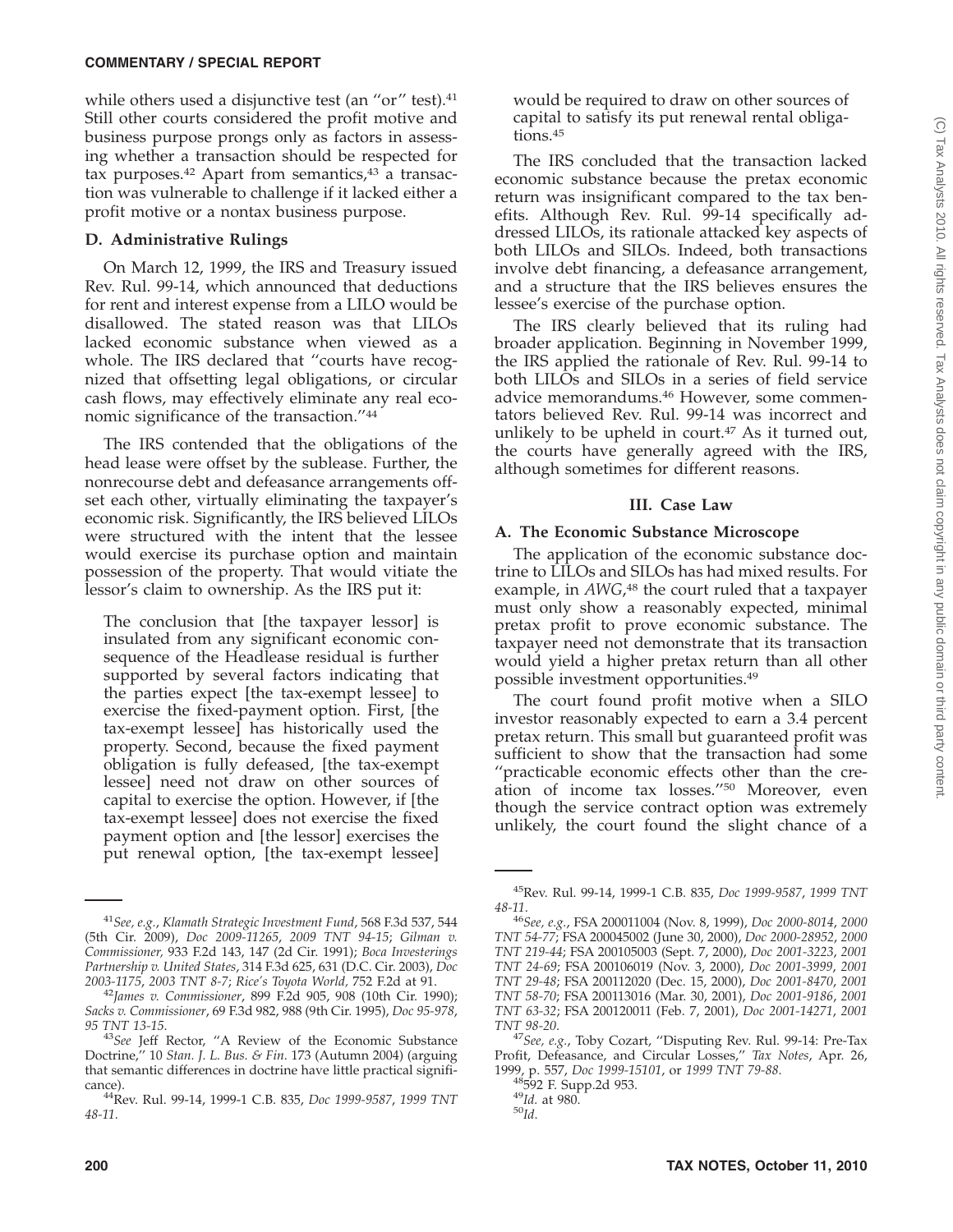higher 5 to 8 percent return under that option was enough to evidence a profit motive.<sup>51</sup> Accordingly, the SILO was not an economic sham.

In *Con Ed*, the Court of Federal Claims followed *AWG* to find that a pretax return of 4.44 percent was sufficient to demonstrate that a LILO had economic reality. Although the IRS had argued that the court should discount the expected return to present value because the transaction was designed to yield deferred, rather than immediate, profits, the court disagreed.52

The taxpayer argued that the opportunity to make a higher profit elsewhere is not evidence that the activity in question is not profitable. Claiming numerous business objectives, the taxpayer asserted that strict monetary profitability was an inappropriate measure of the transaction. The court agreed that the taxpayer was motivated by substantial nontax reasons, and it concluded that discounting was not required based on the ''specific and unique characteristics'' of the particular transaction.<sup>53</sup>

However, the Court of Federal Claims later distinguished *Con Ed* and *AWG*. In *Wells Fargo*, the court found that a SILO lacked a profit motive when the expected pretax return of 2.6 percent was less than the bank's cost of funds for its leasing business.54 Although *Con Ed* had rejected discounting, the court in *Wells Fargo* concluded that each SILO was a money-losing proposition on a net present value basis.55

Wells Fargo would have been better off on a pretax basis, the court noted, simply by investing its funds directly, outside the SILO. Indeed, Wells Fargo's cost of entering one transaction was \$17.7 million. The tax-exempt participant was paid \$7.6 million as an incentive fee, and \$3.2 million was paid in transaction costs. The court acknowledged that Wells Fargo would realize a return on the remaining \$6.9 million.

However, the court was convinced that no rational business enterprise would pay \$10.8 million for the right to invest \$6.9 million, without taking the tax benefits into account.56 Moreover, the court rejected the taxpayer's argument that its desire to benefit from favorable accounting rules (Financial Accounting Standard No. 13) qualified as a nontax business purpose. The court considered the financial benefits of improper tax deductions an insufficient basis for a nontax business purpose.57

## **B. Substance Over Form**

Early on, the IRS apparently recognized the shortcomings of relying solely on the economic substance doctrine.58 In Rev. Rul. 2002-69, the IRS reiterated the facts of Rev. Rul. 99-14 and announced that, in addition to lacking economic substance, LILOs will not be respected under substance-over-form principles. In this second ruling, the IRS argued that the overlapping periods of the head lease and sublease should be collapsed and disregarded.

After disregarding the offsetting portions (20 years in the example in the ruling), the IRS concluded that the remaining transaction was in substance a transfer of funds in return for repayment of those funds and the right to lease the property in 20 years. Critics of Rev. Rul. 2002-69 argued that the leases in a LILO do not fully offset one another. The lessor's rent is prepaid, so it cannot be ejected, they contended, while the lessee's right to continued possession is contingent on periodic rent payments.59 Besides, they argued, the key difference between a lease and a financing is the investor's exposure to fluctuations in the value of the residual.<sup>60</sup>

After some initial success with its future interest theory at the district court level in *BB&T*, the government seems to have backed away from this argument in favor of a more traditional ''benefits and burdens'' analysis under *Frank Lyon* true lease

<sup>&</sup>lt;sup>51</sup>Id. at 982.<br><sup>52</sup>Consolidated Edison, 90 Fed. Cl. at 328-329. The IRS cited *ACM Partnership v. Commissioner*, 157 F.3d 231, 236 (3d Cir. 1998), *Doc 98-31128*, *98 TNT 202-7*, in support of its argument that

<sup>&</sup>lt;sup>53</sup>Consolidated Edison, 90 Fed. Cl. at 328-329. This taxpayerfriendly holding is of limited benefit to transactions entered into after March 30, 2010, since section  $7701(o)(2)(A)$  now requires economic substance to be analyzed under time value of money

principles. <sup>54</sup>*Wells Fargo*, 91 Fed. Cl. at 48, 82. *See also Altria Group Inc. v. United States,* 694 F. Supp.2d at 282-283, in which the court rejected overturning the jury's verdict in favor of the government when the taxpayer had an expectation of pretax profits of

between 2.5 and 3.8 percent. <sup>55</sup>*Wells Fargo*, 91 Fed. Cl. at 82-83.

<sup>56</sup>*Id.* at 70. <sup>57</sup>*Id.* at 84. *See also* section 7701(o)(4), applicable to transac-

tions entered after March 30, 2010. <sup>58</sup>*See* IR-2002-108 (Oct. 21, 2002), *Doc 2002-23194*, *2002 TNT 199-9*, quoting the observation of IRS Chief Counsel B. John Williams Jr. that the IRS position ''does not rely on the lack of a pre-tax profit potential or business purpose.'' *See also* Sheryl Stratton and Jon Almeras, ''ABA Tax Section Meeting: IRS to Litigate LILOs 'Full Bore,''' *Tax Notes*, May 19, 2003, p. 970, *Doc 2003-11791*, or *2003 TNT 91-2*: ''The IRS will not be attacking LILO transactions on the basis of economic substance, Williams said, unless it otherwise applies because certain conditions

exist."<br><sup>59</sup>See Macan, "LILOs and Lease/Service Contract Transac-<br>tions." *supra* note 22.

<sup>&</sup>lt;sup>60</sup>See Macan, "Good vs. Evil?" *supra* note 1.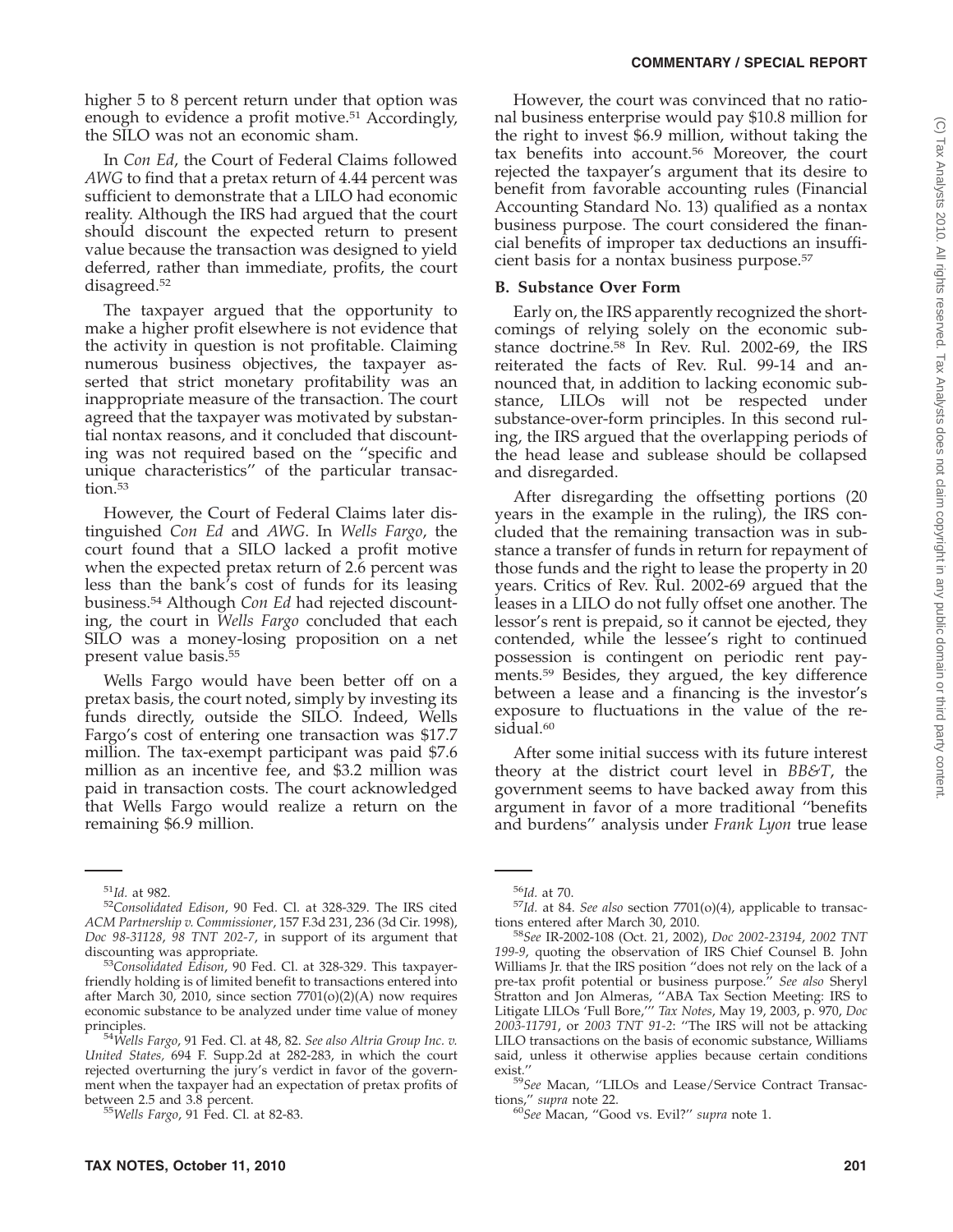principles.61 Even so, the presence of offsetting obligations, when taken together with the defeasance arrangements, has remained a significant factor in the courts' true lease analysis.

The courts generally have viewed the combined effect of the leaseback and defeasance arrangements as canceling out much of the putative lessor's benefits and burdens of ownership.62 For example, in *BB&T*, <sup>63</sup> the court noted that BB&T was substantially insulated from any loss of its equity investment, even if the purchase option was not exercised. The lack of exposure to loss was an important part of the court's view that BB&T lacked the traditional attributes of a lessor.64

Similarly, the offsetting nature of the sale leaseback in *AWG* was evidence that the putative purchaser did not acquire the benefits and burdens of ownership.65 The court found that the taxpayer did not bear any residual value risk, because it was almost certain that the lessee would exercise the purchase option at the end of the lease. Even if the purchase option were not exercised, the taxpayer was partially insulated from residual value risk because the service contract provided an almost guaranteed return on its equity investment.<sup>66</sup>

In *Wells Fargo*, <sup>67</sup> the court concurred with the decisions in *BB&T* and *AWG* that the critical factor was whether the taxpayer had any substantial risk of loss of its investment.68 The court found that the defeasance arrangements, combined with the service contract option, effectively allowed Wells Fargo to recoup its entire investment if the property declined in value. Indeed, that was true regardless of whether the purchase option was exercised.69 The court thus extended *AWG*, holding that the service contract option itself substantially eliminated the risk of loss.

*Con Ed* took a much more sympathetic view. The court held that the lessee's continued use of the leased facility did not automatically lead to the conclusion that the taxpayer-lessor lacked ownership for tax purposes. Unlike in *BB&T* and *AWG*, the court did not consider the exercise of the purchase option a virtual certainty. Because exercise of the purchase option was not certain, the court believed the taxpayer's investment in the residual value of the lease remained subject to market risk, including risk of loss.70

**1. Controversy over option exercise.** Clearly, the likelihood that a LILO or SILO will be collapsed depends heavily on whether exercise of the purchase option is considered certain. Understandably, participants often seek assurances that the taxexempt entity will not jeopardize the transaction by disclosing prematurely whether it intends to exercise the purchase option. Accordingly, a typical requirement for a LILO or SILO is a tax indemnification agreement containing representations from the tax-exempt entity that it has not made any determination whether it will exercise the purchase option.71

Also, proponents of LILOs and SILOs have long recognized that for the transaction to qualify as a true lease, the taxpayer must be able to demonstrate that the lessee's alternatives to the purchase option are commercially viable.72 A key supporting document for every LILO and SILO is an appraisal concluding that the tax-exempt lessee is more likely not to exercise the purchase option than it is to exercise the option.73

Of course, the persuasive power of the appraisal reports is presumably weakened by the fact that many lessees have exercised their purchase options despite an appraisal concluding that the exercise was unlikely.74 Further, the IRS has convinced several courts that the tax-exempt lessee is virtually

<sup>61</sup>*See* Brief for the Appellee, *BB&T Corp. v. United States*, No.

<sup>07-1177 (4</sup>th Cir. Aug. 30, 2007). <sup>62</sup>*AWG*, 592 F. Supp.2d at 982; *BB&T*, 523 F.3d at 470, affirming the district court's collapsing of offsetting obligations in the LILO; see also Wells Fargo, 91 Fed. Cl. at 78-79.

in the LILO; *see also Wells Fargo*, 91 Fed. Cl. at 78-79. <sup>63</sup>*BB&T*, 523 F.3d at 469. <sup>64</sup>*Id.* at 473. *See* 2007 U.S. Dist. LEXIS 321 at \*24, noting that BB&T could recoup its equity investment in these circumstances by electing to extend the sublease term: ''In the event Sodra does not exercise the purchase option and BB&T enforces the Sublease Renewal provision, the funds in the Equity PUA will be

returned to BB&T through the Sublease Renewal rents."<br>
<sup>65</sup>AWG, 592 F. Supp.2d at 983.<br>
<sup>66</sup>Id. at 984.<br>
<sup>67</sup>Wells Fargo, 91 Fed. Cl. 35.<br>
<sup>68</sup>Id. at 76, citing Coleman v. Commissioner, 16 F.3d 821, 826

<sup>(7</sup>th Cir. 1994), *Doc 94-2598, 94 TNT 43-7*. <sup>69</sup>*Wells Fargo*, 91 Fed. Cl. at 78. In the case of Wells Fargo's QTEs, the court found that the bank would recover its entire investment from the rental payments alone.

<sup>70</sup>*Consolidated Edison,* 90 Fed. Cl. 298-299. <sup>71</sup>*See, e.g.*, *BB&T*, 523 F.3d at 469; *Consolidated Edison,* 90 Fed. Cl. at 238; and Brief for the Appellee at 20, *BB&T Corp. v. United States*, No. 07-1177 (4th Cir. Aug. 30, 2007). Political pressures have occasionally put some strain on these representations. *See* Mark Landler, ''Latest German Fad: Leasing Out the Subway,'' *The New York Times* (July 10, 2003), quoting a German managing director assuring citizens of Frankfurt regarding the proposed lease of the German subway system: ''There is always the fear that the foreign investor will take over our U-Bahn and turn it into the New York City subway, which would be terrible. *But of course, that's not the case*.'' (Emphasis added.) *See also AWG*, 592 F. Supp.2d at 989 (finding that declining to exercise the purchase

<sup>&</sup>lt;sup>72</sup>See Macan, "LILOs and Lease/Service Contract Transactions,'' *supra* note 22; Tolley, *supra* note 2. <sup>73</sup>*See* Tolley, *supra* note 2. <sup>74</sup>*See, e.g.*, *Wells Fargo*, 91 Fed. Cl. at 54, in which the court

noted that in every prior leveraged lease transaction involving **(Footnote continued on next page.)**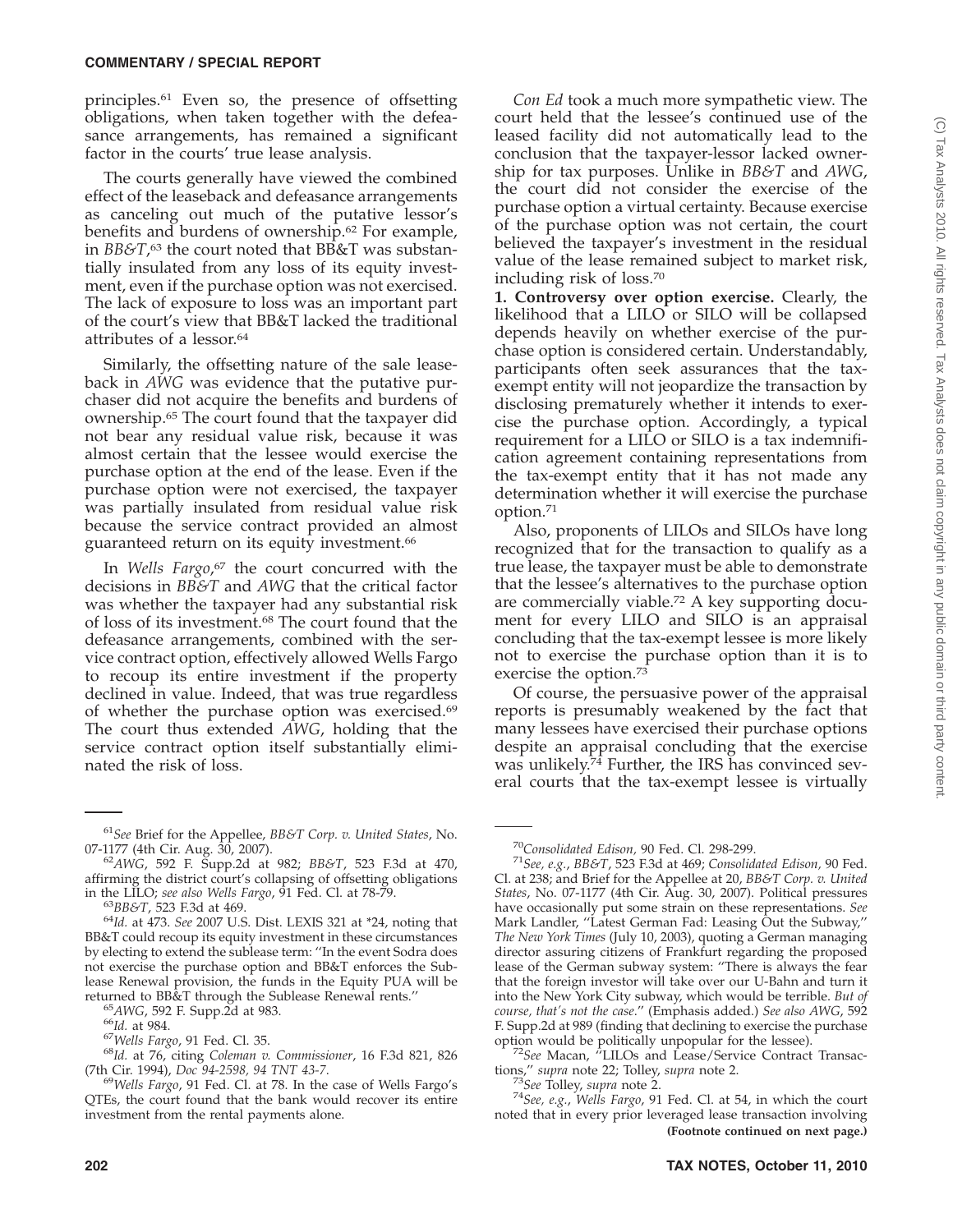certain to exercise its purchase option and that (whatever the appraisal may say) these transactions are deliberately structured to ensure that result.

As support, the IRS has emphasized the lessee's historical use of the property as an essential part of its operations,75 the fact that the option exercise price was fully funded through payment undertaking accounts, and that any alternatives to exercising the option were unfavorable. The IRS has persuaded some courts that the lessee will be more likely to preserve the status quo because it will not require any additional expenditure of its own funds.76 Finally, statements by some participants in these transactions have suggested that the exercise of the option was both expected and understood.77

In fact, the purchase option has proven to be the weakest link in LILOs and SILOs. Several courts have found purported alternatives to be mere ''window dressing,''78 declaring that the exercise of the

<sup>76</sup>See BB&T, 523 F.3d at 473; *AWG*, F. Supp.2d at 987-990.<br><sup>77</sup>See, e.g., *Altria*, 694 F. Supp.2d at 266-267, in which the court noted that the taxpayer's internal staff ''uniformly expected the lessees to exercise their purchase options''; and *BB&T*, 523 F.3d at 469, in which BB&T conceded that ''it entered into the [LILO] transaction believing that 'the most likely thing is [the taxexempt lessee] would not walk away from the property,' given that [the tax-exempt lessee] had been in business for years,'' and the tax-exempt lessee's tax advisers characterized the transaction as a financing arrangement that did not affect its interests in the equipment, apparently anticipating that it would not surrender control of the equipment to BB&T. *See also* admission by ABN AMRO in *BB&T*, indicating that the bank understood from inception that the transaction would not extend beyond the basic lease term: ''ABN AMRO Bank N. V. understands that the transaction will mature in maximum 17 years from the closing date.'' United States' Memorandum of Law in Opposition to Plaintiff's Motion for Summary Judgment at 10, *BB&T Corp. v. United States*, Civil No. 1:04-cv-00941 (M.D.N.C. June 30, 2006). *See also Wells Fargo*, 91 Fed. Cl. at 54, noting admissions by the parties to SILO transactions that ''probabilities were very high that we would exercise that'' and ''we fully anticipate that you

will buy the buses back with the defeasance proceeds.'' <sup>78</sup>*See Altria*, 694 F. Supp.2d at 266-267, finding that a jury reasonably could have concluded that the appraisal reports were little more than ''window dressing designed to bolster Altria's tax position,'' based on the following evidence: (1) a transactional lawyer from a tax-exempt counterparty testified that the purpose of the appraisal was simply to support Altria's tax position; (2) Altria's counterparties generally did not receive a copy of the appraisals before the transactions closed; (3) although Altria's internal staff uniformly expected the lessees to exercise their purchase options, no one at Altria or the firms that performed the appraisals ever questioned the appraisals' conclusions to the contrary; and (4) one of Altria's appraisers testified that although the transactions involved assets worth hundreds of millions of dollars, he spent an average of only one week on each appraisal. *See also BB&T*, 523 F.3d at 473, noting **(Footnote continued in next column.)**

purchase option was both the intended and the nearly certain result.79 The court in *Wells Fargo* even went as far as to assert that ''no tax-exempt entity in its right mind would fail to exercise the purchase option.''80

**2. Criticism of alternatives to purchase option.** Proponents of LILOs and SILOs are, however, not without arguments. They counter that the exercise price of the option is set at an amount that exceeds the expected FMV of the leased property. Prefunding of the exercise price through payment undertaking accounts doesn't prove inevitability of the purchase option, defenders say, because the lessee receives those funds outright if it chooses not to exercise the option. They point to the appraisal, which examines the alternatives to the purchase option and concludes they are expected to be more attractive economically. The transaction cannot be set aside, they argue, unless the appraisal is demonstrably incorrect.

On the whole, however, the courts have generally been unimpressed by the appraisals. Some courts have expressed concern that the purchase price in a SILO is typically determined by an appraisal rather than by negotiation with the tax-exempt entity.<sup>81</sup> Although the valuation is required to reflect the price that would be reached by unrelated parties in an arm's-length negotiation, appraisers have an incentive to increase the value of the property.

After all, everyone benefits from a higher price. The purchaser obtains greater depreciation deductions, and the tax-exempt entity and promoters obtain higher fees based on a percentage of the transaction's size.82 For example, in *Wells Fargo* the court found that the promoters and appraisers worked together to increase the valuation of the SILO property.83 In one case, the court observed, the appraised value of rail cars significantly exceeded their original purchase price.<sup>84</sup>

The primary systemic weakness of the appraisals is the challenge of demonstrating that alternatives to the purchase option are not as onerous as they may appear. For example, a typical SILO requires the lessee (rather than the owner of the property) to

the New Jersey Transit and Belgacom Mobile, the tax-exempt

<sup>&</sup>lt;sup>75</sup>See Altria, 694 F. Supp.2d at 266, in which the taxpayer's internal credit memoranda generally described the leased assets as "critical" to the lessees' business operations.

that the appraisal report predicting that the tax-exempt lessee would be unlikely to exercise its purchase option "plainly does not reflect the economic reality of the transaction."

<sup>&</sup>lt;sup>79</sup>AWG, 592 F. Supp.2d at 985.<br><sup>80</sup>Wells Fargo, 91 Fed. Cl. at 74.<br><sup>81</sup>*See, e.g., AWG,* 592 F. Supp.2d at 963, in which the plaintiff investors acknowledged that they never engaged in any negotiations with the lessee about the price for the property and that such bargaining seldom occurred in those transactions.<br><sup>82</sup>CRS report, *supra* note 20, at 10.<br><sup>83</sup>*Wells Fargo*, 91 Fed. Cl. at 49.<br><sup>84</sup>*Id.* at 83.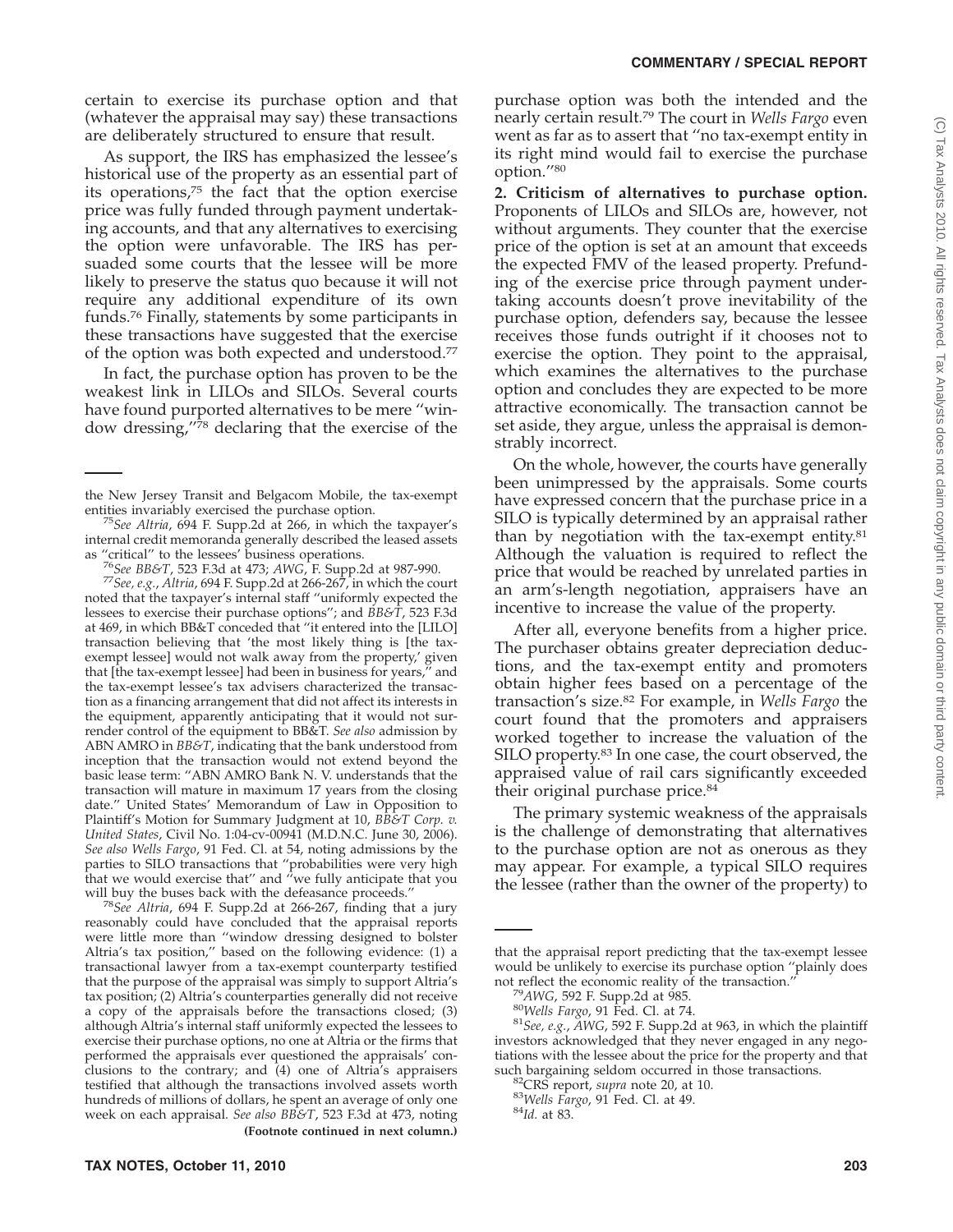obtain nonrecourse refinancing if the purchase option is not exercised. The *AWG* court believed that placing this obligation on the lessee was inconsistent with the taxpayer's purported ownership.

Moreover, the court found no plausible explanation for this provision other than effectively forcing the lessee to exercise the purchase option.<sup>85</sup> Besides, the court found that refinancing would not be economically feasible, except in cases when it would be more advantageous to exercise the purchase option:

We know that if the fair market value of the Facility in 2024 is less than anticipated, AWG will be more likely to enter into the Service Contract rather than pay the overpriced Fixed Purchase Option amount. But if the value of the Facility has declined significantly below the option price, AWG will almost certainly be unable to obtain the non-recourse refinancing that is a condition precedent to its ability to enter into the Service Contract. If, on the other hand, the fair market value of the Facility in 2024 is greater than anticipated, then AWG will have an economic incentive to repurchase the Facility for the fixed purchase price instead of absorbing all the financing costs created by the Service Contract and waiting until 2036 to reacquire the Facility at fair market value. In sum, AWG will therefore be unable to enter into the Service Contract option when it is desirable to exercise the Service Contact option, and will be unwilling to enter into the Service Contract option when it is feasible to exercise the Service Contract option.<sup>86</sup>

In *Wells Fargo*, the court reached the same conclusion. It quoted internal Wells Fargo documents indicating that Wells Fargo fully expected the purchase option to be exercised, since ''the original return provisions of the lease were written with the intention of being overly onerous to make the lease-end return of any equipment an unattractive option.''87

However, taxpayers in *Con Ed* convinced the court that exercise of the lessee's purchase option was uncertain. In contrast to the open skepticism exhibited by other courts, the judge in *Con Ed* seemed favorably impressed with the thoroughness of the appraisal and expert reports. Significantly, the court found that Con Ed had credibly demonstrated substantial business reasons for engaging in the LILO.

These business reasons bear repeating: the expectation of making a pretax profit; the ability to pursue new opportunities in a deregulated market; entry into Western European energy markets; technical benefits to Con Ed of operating a state-of-theart plant in its own field of expertise; the ability to further develop and share Con Ed's own cutting edge technology; environmental benefits from being involved with an environmentally friendly plant; and improving its own environmental public image.<sup>88</sup>

# **C. Controversy Over Interest Expense Deductions**

The courts' analysis of financing arrangements in LILOs and SILOs is closely related to their analysis of the leaseback transaction. The IRS has argued that the nonrecourse debt in a LILO or SILO is not genuine debt, so investors should not be allowed to deduct the interest. Of course, interest is simply ''compensation for the use or forbearance of money.''89 Deductible interest can accrue only on debt that is genuine in substance, not merely in form.90

LILOs and SILOs have been particularly vulnerable when little or no nonrecourse debt actually leaves the lender's control. In many cases, the loan proceeds must immediately be deposited with an affiliate of the bank under a payment undertaking agreement. These agreements typically provide that the account is the sole property of the bank. The bank repays itself from this account by making rental payments (on behalf of the lessee) to match the payments due on the loan.

The courts have often found that the bank in such an arrangement simply does not give up the use of its money in any real sense.<sup>91</sup> Even so, defenders of LILOs and SILOs contend that defeasance arrangements are nothing more than customary collateral arrangements. Although the deposit arrangements may economically defease the lessee's obligations, proponents argue, they do not release the lessee from the legal obligation to pay rent. The defeasance does not eliminate risk entirely, since the payment undertaker could go bankrupt or otherwise become unable to fulfill its obligations. Moreover, the payment undertaker is often a separate entity from the lender and should be respected as such.<sup>92</sup>

<sup>85</sup>*AWG*, 592 F. Supp.2d at 971 and 987. <sup>86</sup>*See* similar analysis in *Wells Fargo*, 91 Fed. Cl. at 70. <sup>87</sup>*Wells Fargo*, 91 Fed. Cl. at 55.

<sup>&</sup>lt;sup>88</sup>Consolidated Edison, 90 Fed. Cl. at 307.<br><sup>89</sup>Deputy v. du Pont, 308 U.S. 488, 498 (1940).<br><sup>90</sup>Knetsch v. United States, 364 U.S. 361, 365 (1960).<br><sup>91</sup>See BB&T, 523 F.3d at 476; AWG, 592 F. Supp.2d at 992-994;

*Wells Fargo*, 91 Fed. Cl. at 80 (holding that the loan did not

 $^{92}$ For a detailed defense of defeasance arrangements, see Kies, *supra* note 1.